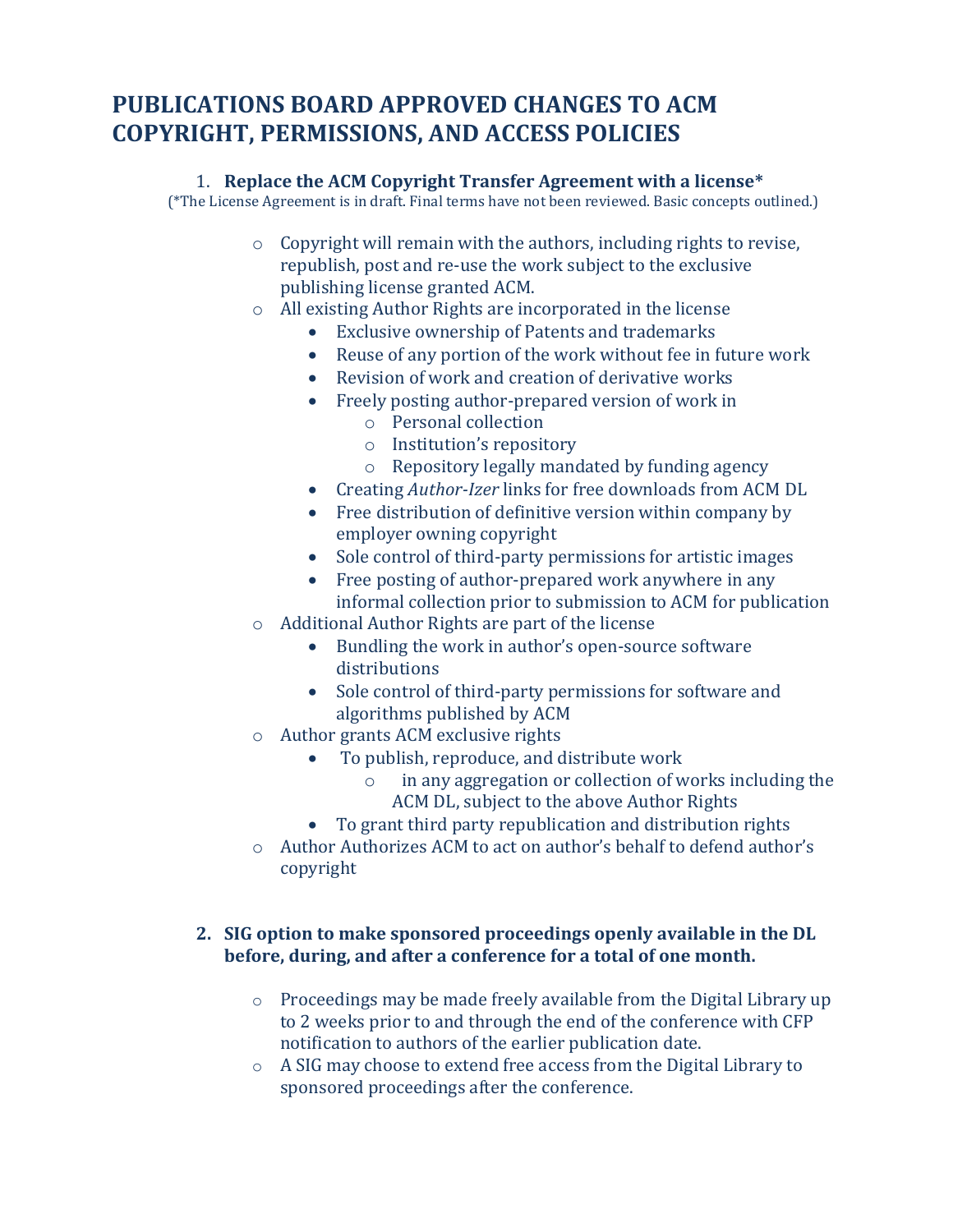- o The total time the proceedings may be available for free access is one month.
- o For co-sponsored events, all co-sponsors must agree, whether they are ACM SIGs or independent entities.\*\*
- o Downloads during any open period will be recorded as distinct from subscribed downloads.
- o All downloads, including free ones, will be included in count used to calculate DL revenue allocation.

\*\*The EC has recommended that in the case of co-sponsorship with IEEE that the ACM SIG cosponsor(s) unilaterally decide on SIG posting in the years that ACM holds the publication rights.

### **3. Offer an Author Pays Option for Open Access Articles**

- o Differential cost per article for ACM Member/Nonmember.
- o Differential cost per article for journal/proceedings.
- o Upon payment, article is permanently free.
- o A Creative Commons 3.0 License replaces the Author Copyright.
- o ACM commits to a transparent "anti-double-dipping" revenueneutral policy.
- o ACM will track OA revenue separately from subscription revenue.
- o OA fees will not be used to accelerate revenue growth at the expense of authors and institutional subscribers.

### **4. Three year Experiment: SIG option to post the Table of Contents of the**  *current volume of sponsored proceedings* **with Author-Izer links on the ACM SIG site or on the conference site.**

- o ACM HQ will facilitate the creation of the ToC with Author-Izer Links.
- o During the three years of the experiment, all downloads, including free ones, will be included in count used to calculate DL revenue allocation.
- o Each new volume will *replace* the previous volume on the SIG site. Building up an open *archive* will not be part of this experiment.
- o One-off sponsored conferences may be posted in this fashion for 12 months.
- o For co-sponsored events, all co-sponsors must agree, whether they are ACM SIGs or independent entities.\*\*
- o All SIGs, whether they choose this option or not, may also open their current proceedings *inside* the Digital Library for up to 4 weeks as described in Policy #2 above.

\*\*The EC has recommended that in the case of co-sponsorship with IEEE that the ACM SIG cosponsor(s) unilaterally decide on SIG posting in the years that ACM holds the publication rights.